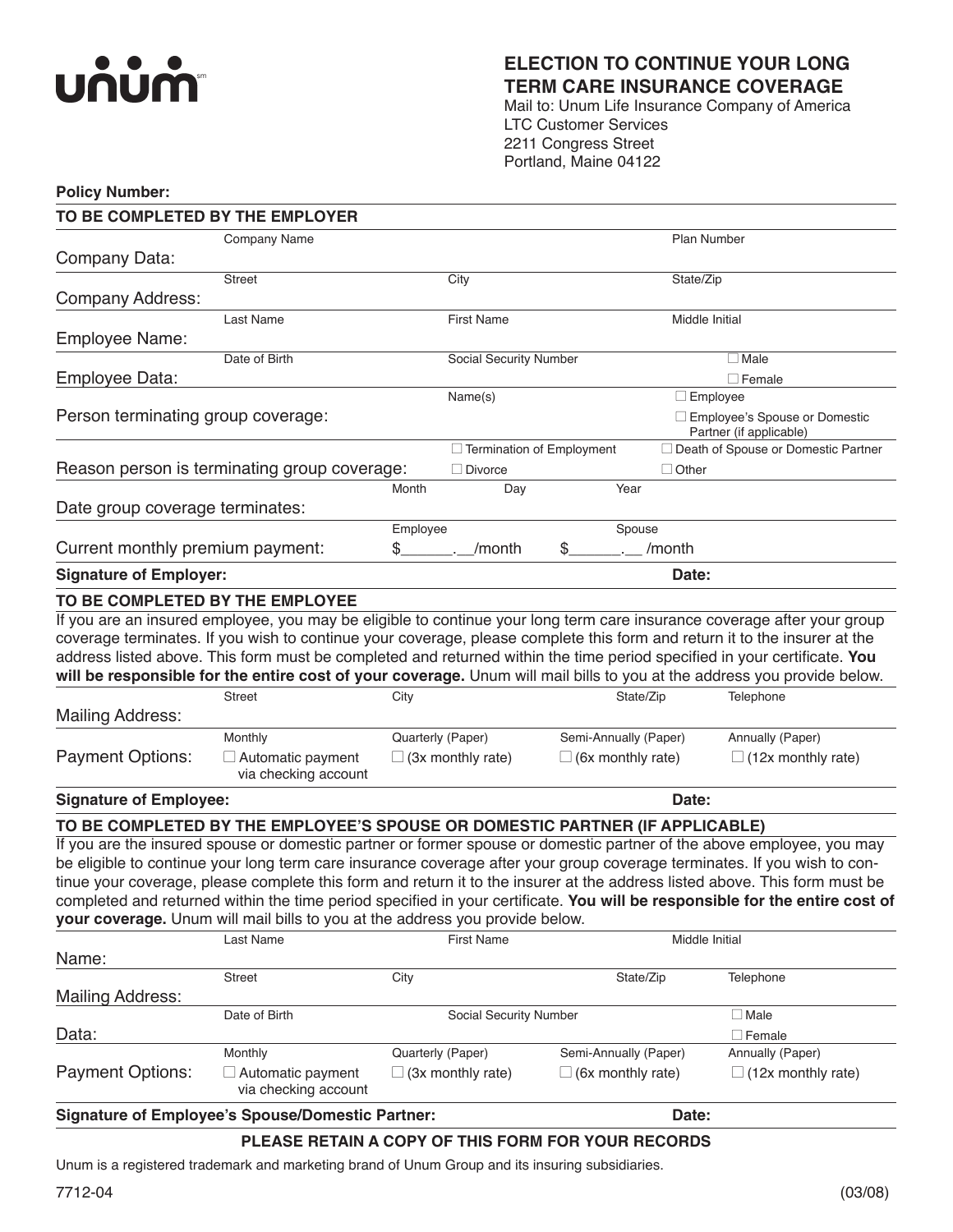# **Should The Certificate Of Insurance Be Kept?**

If you elect to continue your long term care coverage, you will not receive a new Certificate of Insurance. You should keep the Certificate of Coverage that was issued to you under the group plan.

# **Can Coverage Be Changed?**

You may apply at any time to increase coverage by filling out a new application, which includes evidence of insurability. Call Unum at (800) 227-4165 for assistance.

# **Where Should Premium Payments Be Sent?**

You must remit all premium payments directly to Unum. The address is: Unum Life Insurance Company of America P.O. Box 406933 Atlanta, Georgia 30384-6933

**Your Certificate of Coverage sets forth in detail the rights and obligations of both you and the insurer. Please refer to your Certificate for more information including the number of days in your grace period, how long Unum will continue to pay for long term care benefits and when your coverage will terminate.**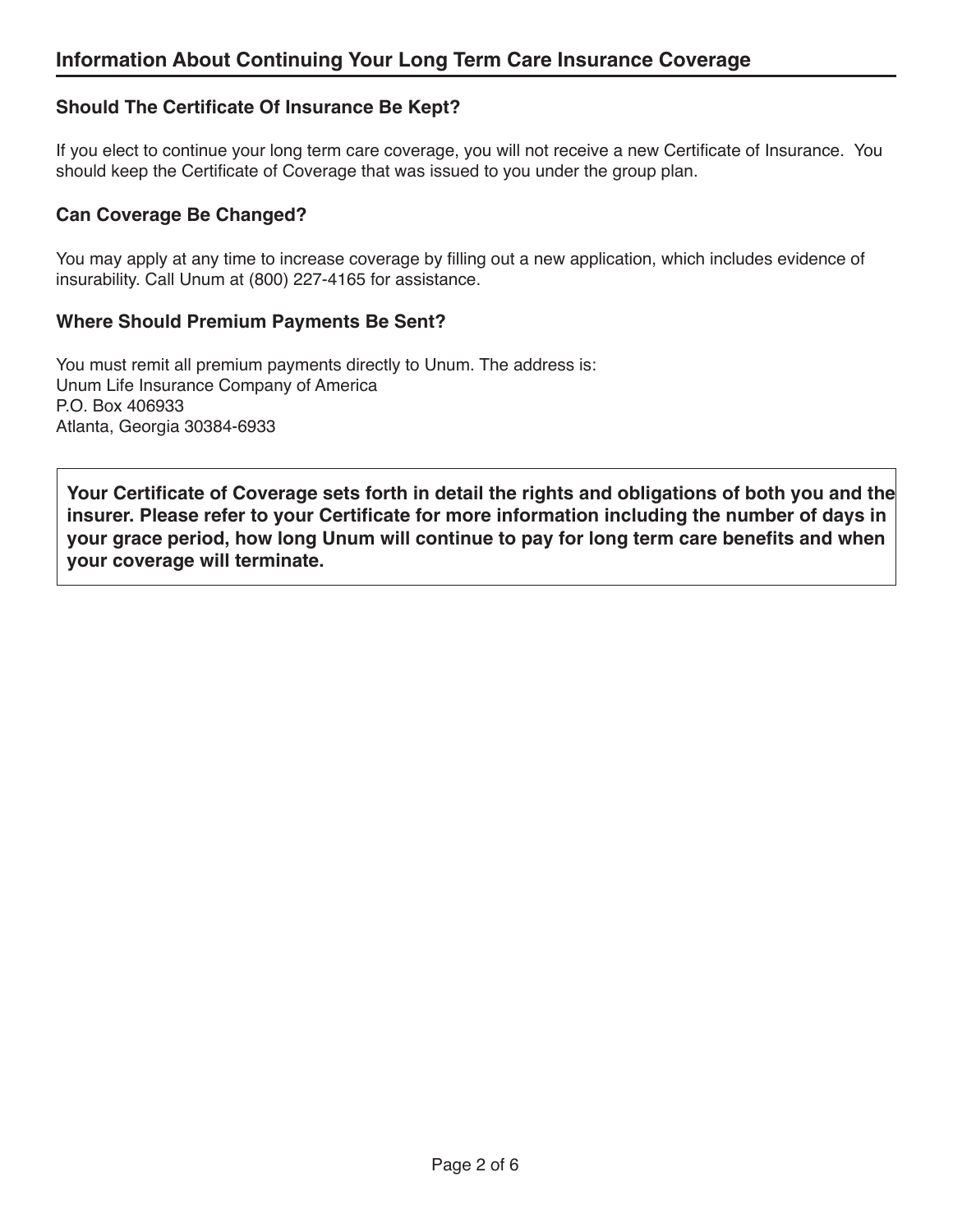

## **Authorization and Agreement for Automatic Payments**

**Drawn By and Payable To:** Unum Life Insurance Company of America

(hereinafter referred to as "the Company")

| <b>Please Print</b>  |                                       |                     |                          |  |                                                                                                       |  |
|----------------------|---------------------------------------|---------------------|--------------------------|--|-------------------------------------------------------------------------------------------------------|--|
| <b>Policy Number</b> |                                       | <b>Insured Name</b> |                          |  | <b>Social Security Number</b>                                                                         |  |
|                      |                                       |                     |                          |  |                                                                                                       |  |
|                      |                                       |                     |                          |  |                                                                                                       |  |
| 1.                   | Check all that apply:                 |                     |                          |  |                                                                                                       |  |
|                      | $\Box$ New authorized payment request |                     | Change in bank<br>$\Box$ |  | $\Box$ Change in account number                                                                       |  |
|                      |                                       |                     |                          |  | 2. Tano voidad aboak in space provided below. Depect tickets de not centain all necessary information |  |

**2. Tape voided check in space provided below.** Deposit tickets do not contain all necessary information.

# **Tape Voided Check Here**

I (each of the undersigned) have **carefully read** the terms of this authorization, and I **understand** and **agree** that:

- 1) This Authorization applies to coverage provided under the policy listed above and to any coverage subsequently added.
- 2) My signature below reflects my intent that my account be debited by the Company in the amount necessary to pay premium.
- 3) No notice of premium due will be furnished while the Authorization is in effect, except, if any check or other debit entry made pursuant to this Authorization is not paid, the Company will send notice of premium past due.
- 4) It is my responsibility to fund my account in an amount sufficient to pay premium when due and failure to do so may result in lapse of coverage.
- 5) This Authorization does not waive, alter or amend any provision of coverage under the above policy.
- 6) No premium shall be deemed paid until the company receives payment at its Home Office.
- 7) The Company shall incur no liability as a result of the dishonor of any debit entry or any check, draft or other instrument drawn pursuant to this Authorization Agreement.
- 8) This Authorization shall remain in effect unless and until the bank, the insured person or premium payor presents written notice of termination to the Company.

**Exception:** The Company may terminate this Agreement, by providing written notice thereof, in the event that, within any period of twelve consecutive months, two or more premium debits are not paid upon presentation, or if any time the Company is required to refund to the bank any amount paid pursuant to this Authorization.

- 9) Upon termination of this Agreement, premiums will be payable at the rate (amount) and mode (frequency) required under the Company's usual rate and mode for coverages not enrolled in the Automatic Payment Plan.
- 10) Funds must be paid in U.S. dollars and withdrawn from a U.S. bank.
- **3. Please sign.** I authorize the bank indicated below to pay and charge to my account monthly debit entries, including checks, drafts and other orders by electronic or paper means, made by and payable to the Company.

| <b>Signature(s) of Premium Payor(s)</b> | Date(s) | <b>Bank Information</b>      |
|-----------------------------------------|---------|------------------------------|
|                                         |         | Name                         |
|                                         |         | <b>Street</b>                |
|                                         |         | State<br><b>ICity</b><br>Zir |

**4. Mail to:** Unum Life Insurance Company of America, 2211 Congress Street, Portland, Maine 04122.

**A COPY OF THIS AUTHORIZATION SHALL BE AS VALID AS THE ORIGINAL**

Please retain a copy of this form for your records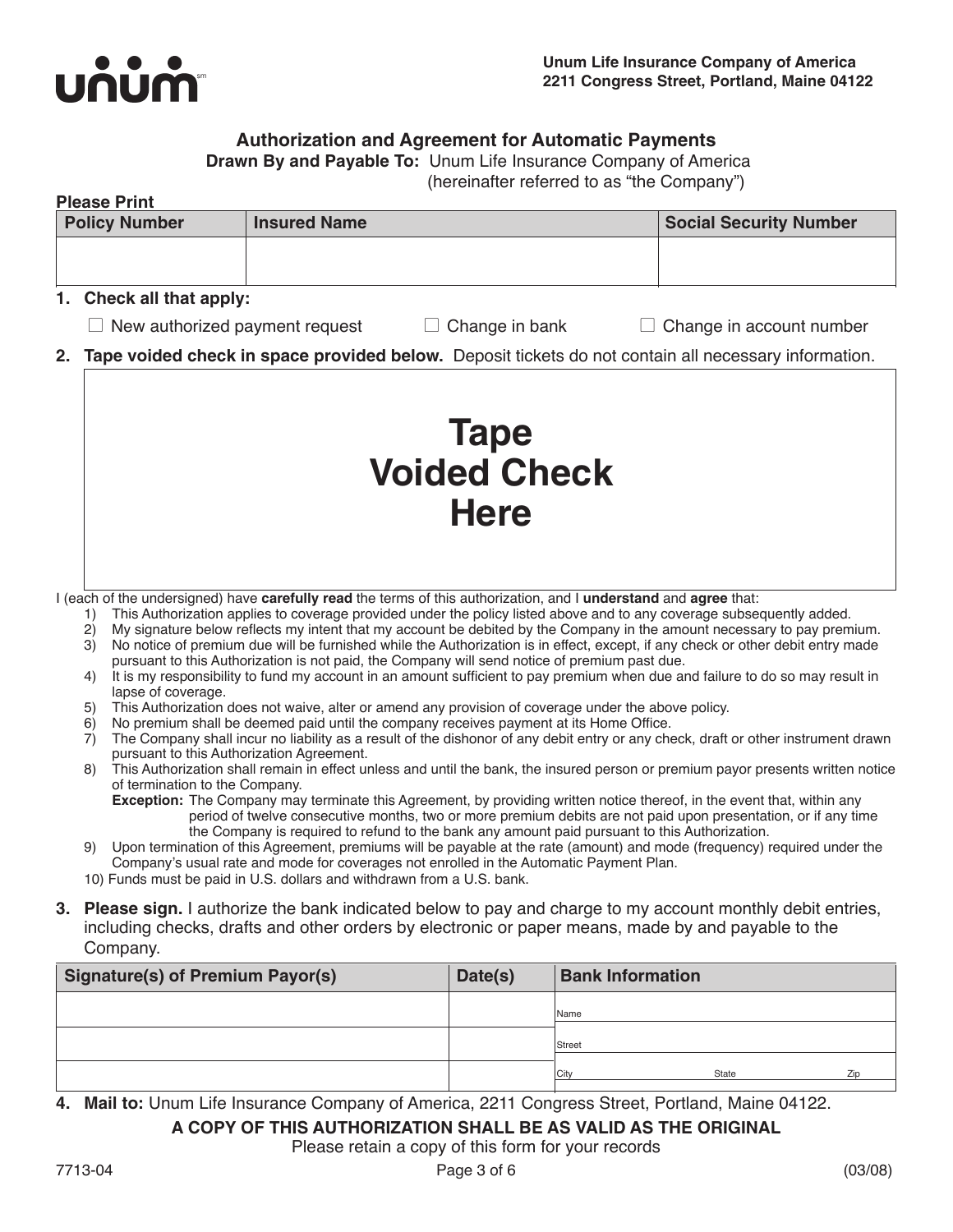THIS PAGE IS INTENTIONALLY BLANK.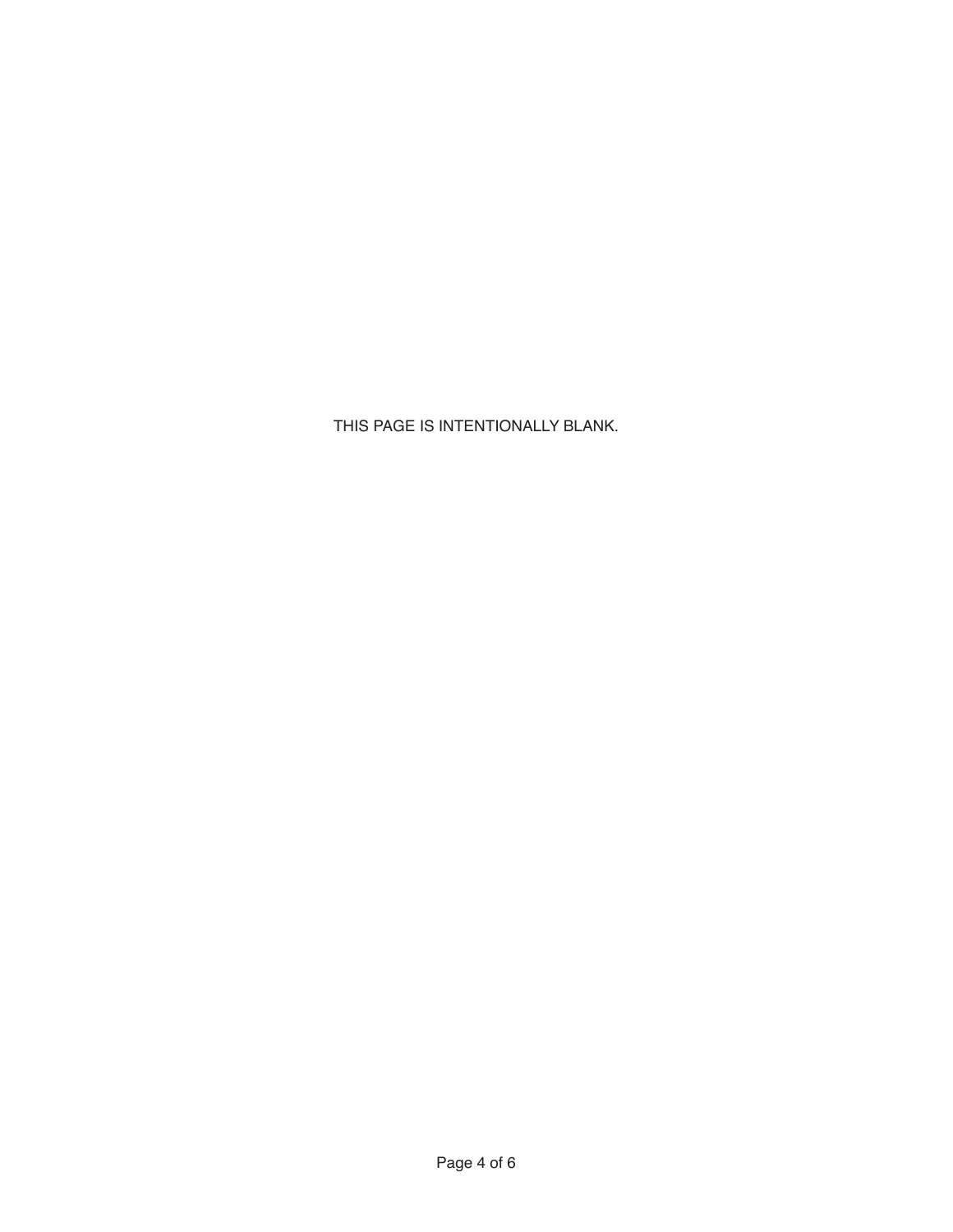#### **PROTECTION AGAINST UNINTENTIONAL LAPSE ADDITIONAL DESIGNATION GROUP LONG TERM CARE INSURANCE**

| You, the insured, will receive notice if any coverage for which you are required to pay the cost is about to termi-<br>nate because you have not paid the required premiums.                                                                                                                                                                                                                                                                                                                                                                                                           |  |  |
|----------------------------------------------------------------------------------------------------------------------------------------------------------------------------------------------------------------------------------------------------------------------------------------------------------------------------------------------------------------------------------------------------------------------------------------------------------------------------------------------------------------------------------------------------------------------------------------|--|--|
| You are required to provide your insurer with a written designation of at least one person, in addition to you,<br>who is to receive the notice of cancellation of your coverage for nonpayment of premium OR sign a waiver<br>electing not to designate a person. You have the right to change these designations. Designation does not<br>constitute acceptance of any liability on the part of the designated person or persons for services provided to<br>you. The designated person or persons will not receive the notice until 30 days after the premium is due and<br>unpaid. |  |  |
| My designations are as follows:                                                                                                                                                                                                                                                                                                                                                                                                                                                                                                                                                        |  |  |
|                                                                                                                                                                                                                                                                                                                                                                                                                                                                                                                                                                                        |  |  |
| Address: Street/P.O. Box: ___________________________City, State, Zip Code: ________________________                                                                                                                                                                                                                                                                                                                                                                                                                                                                                   |  |  |
|                                                                                                                                                                                                                                                                                                                                                                                                                                                                                                                                                                                        |  |  |

Address: Street/P.O. Box: \_\_\_\_\_\_\_\_\_\_\_\_\_\_\_\_\_\_\_\_\_\_\_\_\_\_\_\_City, State, Zip Code:

Insured's Signature: The Contract of the Date:

## **WAIVER ELECTING NOT TO NAME AN ADDITIONAL DESIGNATION FOR PROTECTION AGAINST UNINTENTIONAL LAPSE**

I understand that I have the right to designate at least one person, other than myself, to receive notice of lapse or termination of this long term care insurance policy for nonpayment of premium. I understand that notice will not be given until 30 days after a premium is due and unpaid. **I elect NOT to designate any person to receive such notice.**

Insured's Signature: <u>contract the set of the set of the Date:</u> contract the Date:

**Please return this form to:** Group Long Term Care Unum Life Insurance Company of America 2211 Congress Street, Portland, Maine 04122

**New Jersey and New York Residents – Age 62 and older:** Per New Jersey insurance code C.17:29C-1.2 and §3111 of the New York Insurance Laws, this form shall be delivered to Unum by certified mail, return receipt requested along with the completed Designee Acceptance form (on the back page of this form). Your Designee(s) must accept in writing that they are willing to receive copies of notices of cancellation, non-renewal and conditional renewal from us.

Please retain a copy of this form for your records